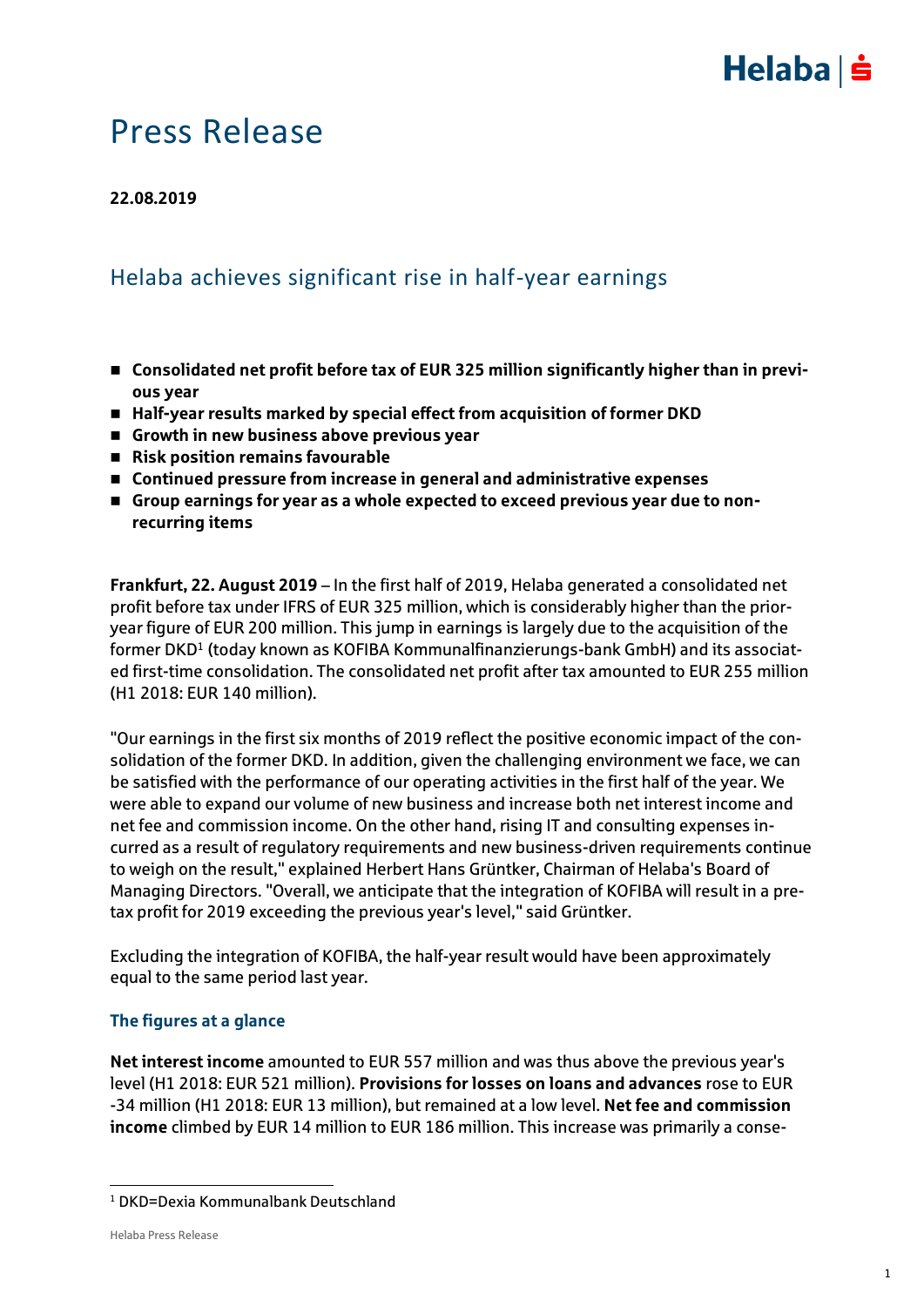# $Helaba| \dot{=}$

## Press Release

quence of the positive trend in commission income from lending and guarantee activities, payment transactions and the Helaba Invest's own asset management business.

**Net income from fair value measurement**, which comprises net trading income and net income from hedge accounting and other financial instruments measured at fair value, increased by EUR 48 million to EUR 78 million.

**Other net income** grew by EUR 128 million to EUR 307 million, mainly due to special effects from the first-time consolidation of KOFIBA.

**General and administrative expenses** rose to EUR 772 million (H1 2018: EUR 720 million). This was chiefly attributable to higher IT and consulting expenses in connection with the implementation of regulatory and business-driven requirements as well as to higher costs from allocations to institutional protection schemes and the bank levy.

The **Helaba Group's balance sheet total** saw a sharp rise in the first half of 2019 from EUR 163.0 billion to EUR 213.0 billion. This increase was primarily driven by the consolidation of KOFIBA. The **business volume** grew to EUR 252.1 billion (31 December 2018: EUR 200.9 billion). **Loans and advances to customers and affiliated savings banks** also increased by EUR 16.3 billion to EUR 118.2 billion (31 December 2018: EUR 101.9 billion) owing in part to the first-time inclusion of KOFIBA and the acquisition of DVB's Land Transport Finance portfolio, thereby reflecting the fact that the bank's business continues to be closely intertwined with the real economy. The **volume of new medium and long-term business** - excluding WIBank's competitively neutral promotional business - amounted to EUR 9.6 billion in the first half of the year (H1 2018: EUR 7.8 billion).

The **CET1 ratio** stood at 14.6 percent as of 30 June 2019 (31 December 2018: 14.9 percent). **Return on equity (before tax)** reached 7.7 per cent (H1 2018: 5.0 per cent) and the **cost/income ratio** 68.3 per cent (H1 2018: 79.4 per cent).

#### **Segment report**

The **Real Estate** segment focuses on larger-scale commercial portfolio and project financing for real estate. Pre-tax earnings in this segment rose by EUR 9 million to EUR 131 million. The volume of new medium and long-term business increased to EUR 4.0 billion (H1 2018: EUR 3.7 billion). There was once again a low level of additions to provisions for losses on loans and advances. Risk provisioning generated a net income of EUR 12 million (H1 2018: EUR 2 million).

In addition to credit products, the **Corporates & Markets** segment also comprises trading and sales activities as well as payment transactions. Pre-tax earnings in this segment fell to EUR - 53 million (H1 2018: EUR 55 million). This was due to a decline in the result from fair value measurement, which was driven by lower interest rates. At EUR 31 million, Corporate Finance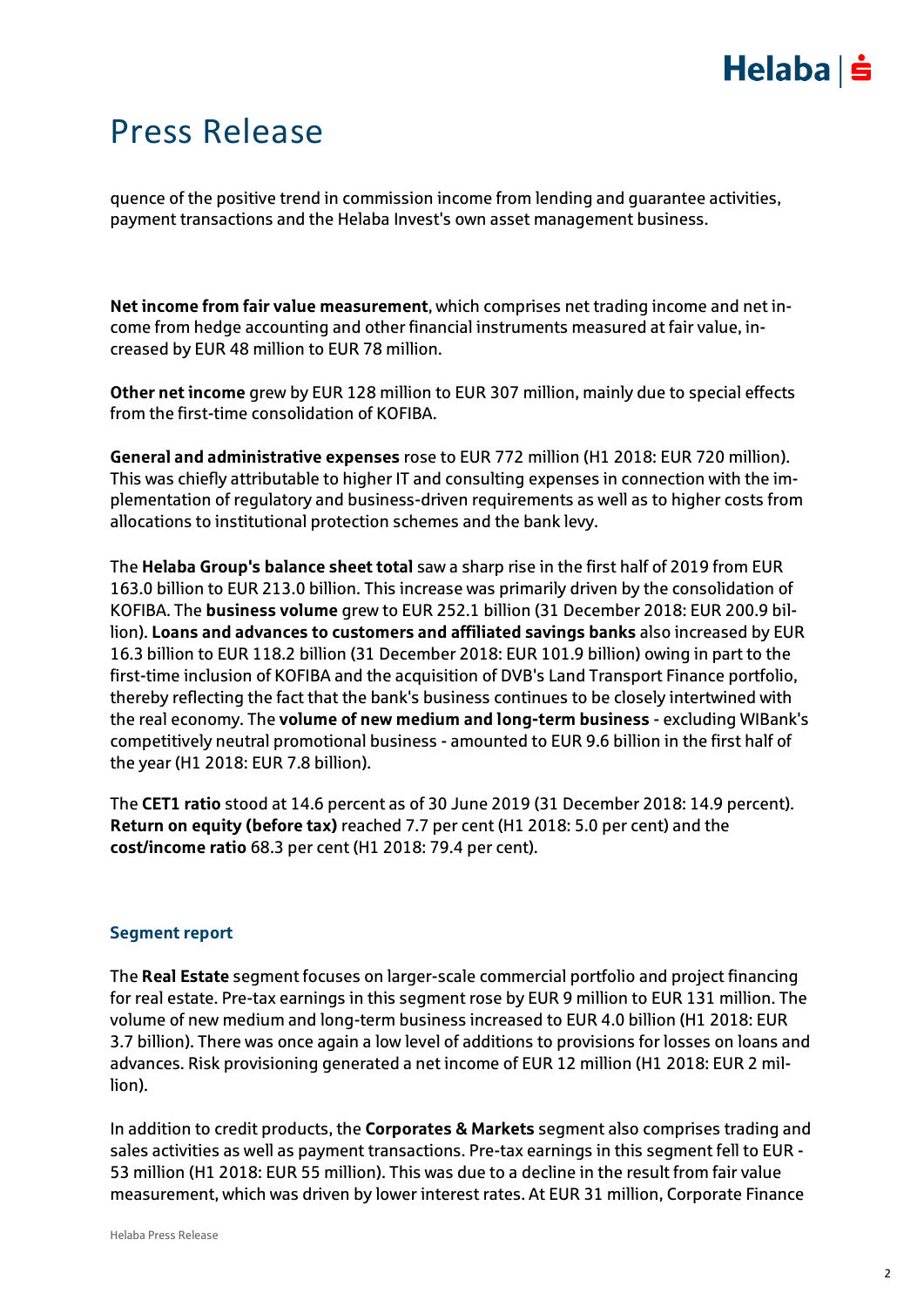# $Helaba$  =

## Press Release

made the largest contribution to earnings in this segment. The volume of new medium and long-term business in this segment increased to EUR 4.8 billion (H1 2018: EUR 3.5 billion), with the acquisition of the Land Transport Finance portfolio from DVB Bank SE having a positive impact. At EUR -47 million, provisions for losses on loans and advances were significantly higher than the previous year's figure of EUR -6 million.

The **Retail & Asset Management** segment includes Retail Banking, Private Banking and Asset Management (via the subsidiaries of Frankfurter Sparkasse, Frankfurter Bankgesellschaft and Helaba Invest), Landesbausparkasse Hessen-Thüringen and GWH. At EUR 115 million, pre-tax earnings in the segment were below the previous year's figure (H1 2018: EUR 133 million) and were mainly attributable to GWH (EUR 60 million; H1 2018: EUR 56 million) and Frankfurter Sparkasse (EUR 53 million; H1 2018: EUR 53 million). The absence of a special effect in the previous year had a negative impact. Risk provisioning in the Retail and Asset Management segment remained virtually unchanged from the previous year at EUR -1 million (H1 2018: EUR 0 million).

At EUR 13 million, pre-tax earnings in the **WIBank** segment were above those of the previous year (H1 2018: EUR 9 million). Net interest income rose by EUR 5 million to EUR 29 million on the back of a noticeable expansion in promotional lending activities. As in the previous year, net fee and commission income amounted to EUR 19 million.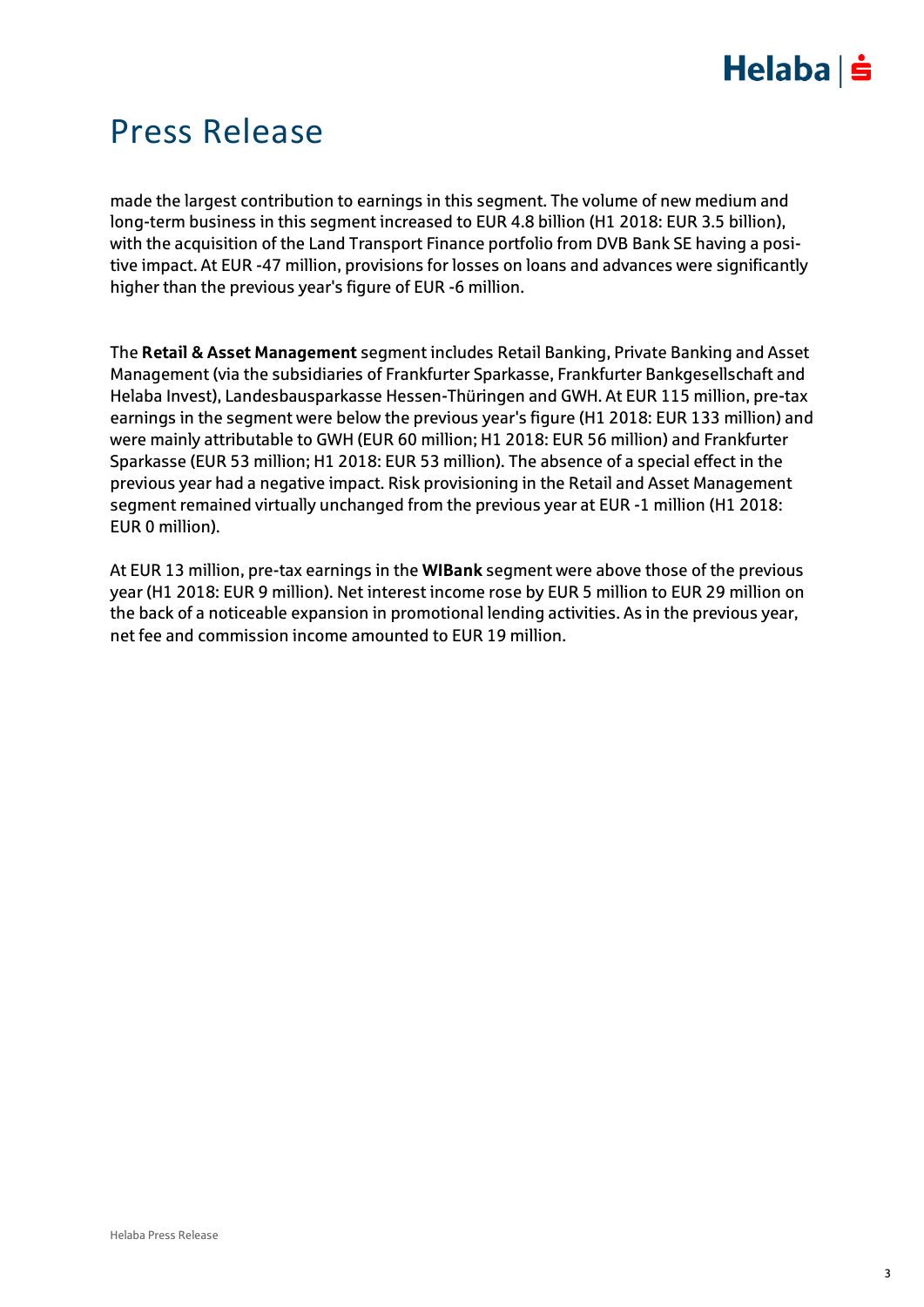## Press Release

#### **Income Statement of Helaba Group under IFRS as of 30 June 2019**

|                                                                                                                        | 01.01.<br>30.06.2019 | $01.01 -$<br>30.06.2018 |                   | Change     |
|------------------------------------------------------------------------------------------------------------------------|----------------------|-------------------------|-------------------|------------|
|                                                                                                                        | In EUR (millions)    | In EUR (millions)       | In EUR (millions) | $ln\%$     |
| Net interest income                                                                                                    | 557                  | 521                     | 36                | 6.9        |
| Provisions for losses on loans and<br>advances                                                                         | $-34$                | 13                      | $-47$             | $> -100.0$ |
| Net interest income after provisions<br>for losses on loans and advances                                               | 523                  | 534                     | $-11$             | $-2.1$     |
| Net fee and commission income                                                                                          | 186                  | 172                     | 14                | 8.1        |
| Gains or losses on non-trading deriv-<br>atives and financial instruments to<br>which the fair value option is applied | 78                   | 30                      | 48                | >100       |
| Share of profit or loss of equity-<br>accounted entities                                                               | 3                    | 5                       | $-2$              | $-40.0$    |
| Other net operating income                                                                                             | 307                  | 179                     | 128               | 71.5       |
| General and administration expenses<br>(incl. scheduled depreciation and<br>amortisation)                              | $-772$               | $-720$                  | $-52$             | $-7.2$     |
| Consolidated net profit before tax                                                                                     | 325                  | 200                     | 125               | 62.5       |

|                        | 30.06.2019        | 31.12.2018        | Change            |
|------------------------|-------------------|-------------------|-------------------|
|                        | In EUR (billions) | In EUR (billions) | In EUR (billions) |
| Balance sheet total    | 213.0             | 163.0             | 50.0              |
| <b>Business volume</b> | 252.1             | 200.9             | 51.2              |

### **Key indicators**

|                               | $01.01 -$<br>30.06.2019 | $01.01 -$<br>30.06.2018 |  |
|-------------------------------|-------------------------|-------------------------|--|
|                               | In $%$                  | In $%$                  |  |
| Cost/income ratio             | 68.3                    | 79.4                    |  |
| Return on equity (before tax) | 7.7                     | 5.0                     |  |

|                                 | 30.06.2019 | 31.12.2018 |
|---------------------------------|------------|------------|
|                                 | In $%$     | In $%$     |
| CET1 ratio "fully loaded"       | 14.6       | 14.9       |
| Total capital ratio "phased in" | 19.7       | 20.6       |
| Leverage ratio "phased in"      | 4.3        | 5.1        |